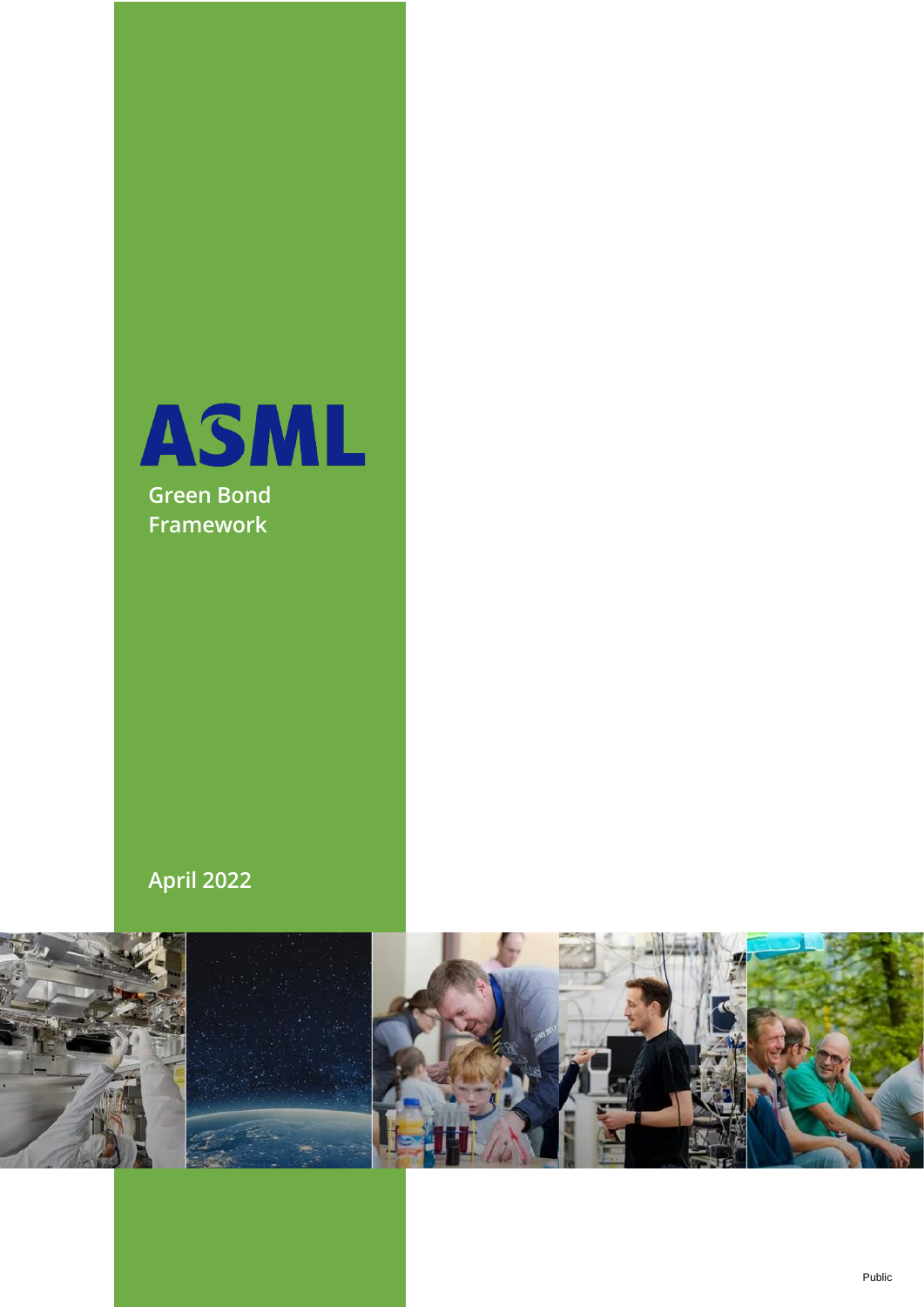# **Table of Content**

| <b>Topic</b>                                                                                              |
|-----------------------------------------------------------------------------------------------------------|
| 1. Sustainability at ASML<br>Sustainability Strategy<br>Carbon Footprint Strategy<br>Social<br>Governance |
| 2. Green Bond Framework<br>Rationale for Green Financing<br>Basis of this Framework                       |
| <b>Use of Proceeds</b>                                                                                    |
| <b>Process for Project Evaluation and Selection</b><br><b>Sustainability Policies</b>                     |
| <b>Management of Proceeds</b>                                                                             |
| <b>Reporting</b><br><b>Allocation Reporting</b><br><b>Impact Reporting</b>                                |
| <b>External Review</b><br>Second Party Opinion (Pre-issuance)<br>Verification (Post-issuance)             |
|                                                                                                           |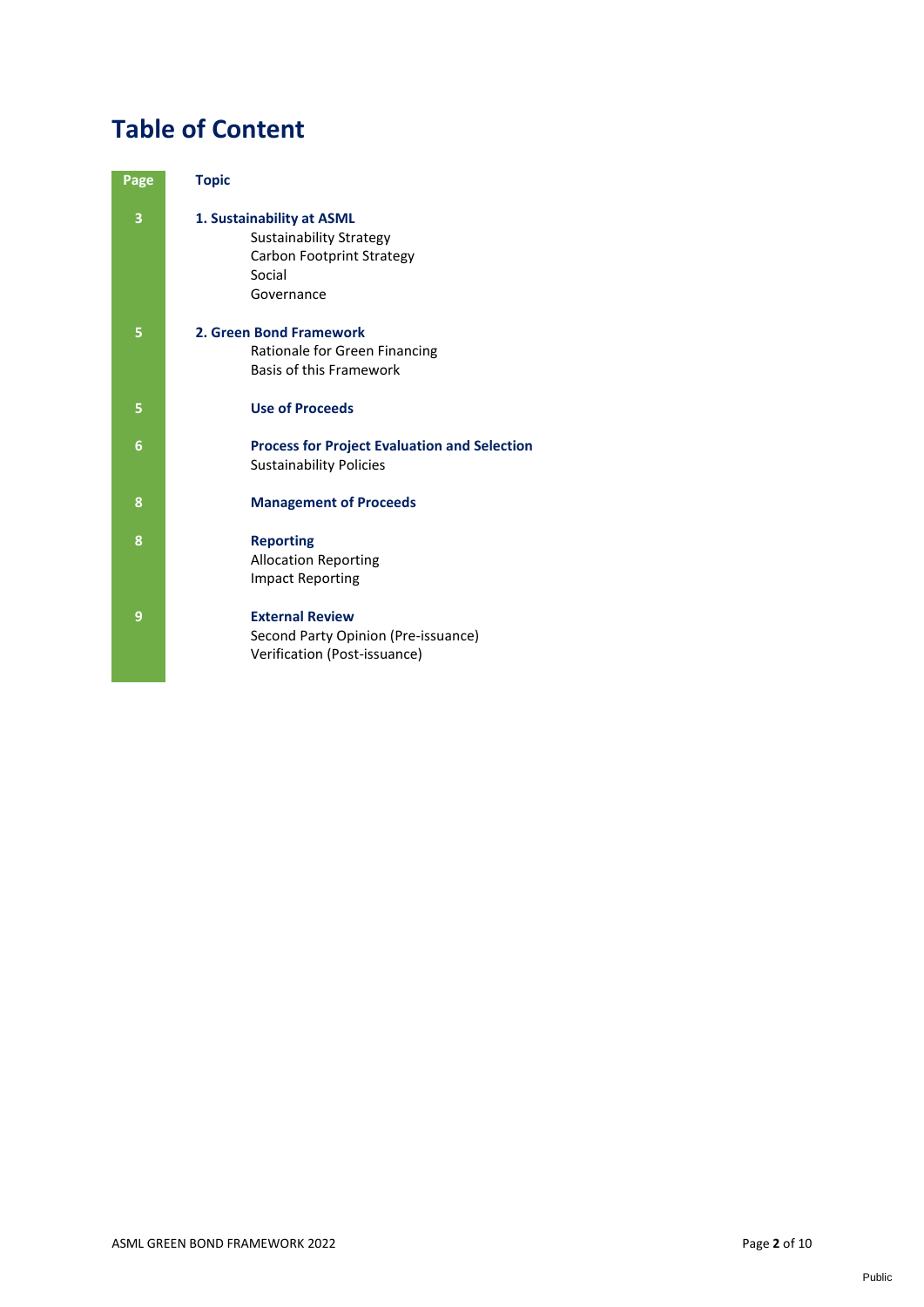# **Sustainability at ASML**

#### **Sustainability Strategy**

At ASML, we aim to make positive contributions to a digital and sustainable future. We want to do more to become a leader in sustainability, using our innovation strengths to get there.

We believe digital technologies are the cornerstone of a sustainable society. Enabled by microchips, they form the heart of tools and solutions that can help society make progress and address global challenges, such as tackling climate change by reducing energy consumption and greenhouse gas (GHG) emissions.

We want to ensure sustainable impact while providing the best value for our stakeholders today and in the future as well as contribute to the United Nations Sustainable Development Goals (SDGs). Staying focused on what matters for our business and stakeholders, is the cornerstone of our strategy. Through our sustainability strategy we advance our corporate responsibility to create long-term value for our stakeholders

For more than a decade, we have been committed to sustainability through multifaceted sustainability programs. The evolution of our company and the increasing expectations on environmental, social and governance (ESG) aspects of sustainability have made us re-assess our sustainability strategy in 2021. We have used the outcome of the materiality assessment to reshape and reformulate our long-term sustainability ambition and targets for 2025 and beyond to strengthen the correlation between our stakeholder expectations and our sustainability strategies.

We are stepping up our focus on ESG sustainability, which we have expanded from five focus areas to a nine part strategy aimed at contributing to the United Nations' SDGs.

Building on our achievements so far, we have increased our environmental ambitions. Our climate goal is to strive toward zero waste disposal to landfill by 2030 and net zero value chain emissions by 2040, focusing on our manufacturing and buildings, business travel and commuting, and on our supply chain and product use.



### **Environment – Our Carbon Footprint Strategy**

At ASML, we're committed to reducing our carbon footprint. In terms of carbon footprint, we identify three impact areas: the direct emissions from fossil fuels (scope 1) used on our premises, the indirect emissions from the electricity consumption (scope 2) on our premises, and the indirect emissions in our value chain (scope 3) from upstream supply chain and downstream use of our products by customers.

In our carbon footprint strategy, we have determined our ambition and set targets in all three areas.

Our scope 1 and 2 carbon footprint strategy is built on three principles: reducing energy consumption wherever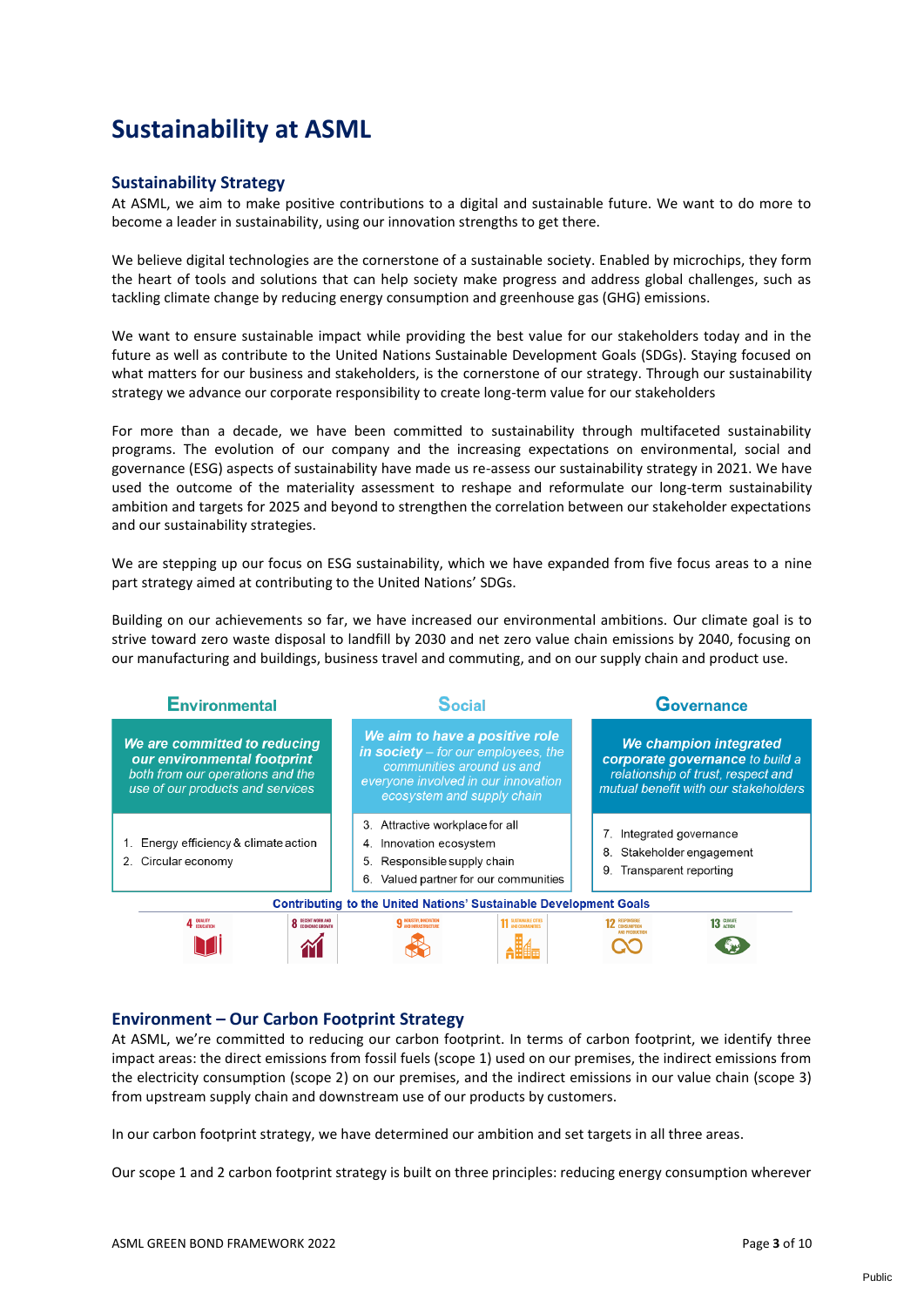we can, using only green renewable energy, unless no other solution is possible or reasonably feasible, and compensating for the residual emissions. We are taking direct responsibility over the CO2 emissions from our own operations (scope 1 and 2), for which we aim to achieve net zero CO2 emissions by 2025.

We do this by, among other things, executing the more than 25 projects we have defined in our master plan aimed at direct energy saving of 100 TJ (or 2.5 kt). Over the 2010–2021 timeframe, we executed nearly 100 energy-saving projects that have resulted in a cumulative reduction of over 260 TJ. Over the same period, our natural gas consumption remained stable, despite significant growth in the number of clean rooms and offices (over 10,000 m2 added since 2010).

As we grow as a company, we strive to optimize our real estate portfolio. Optimizing the use of every square meter in our portfolio contributes to reducing our environmental footprint – each square meter saved is a square meter we don't need to heat, cool, ventilate or light up. When building new offices and manufacturing sites, we take the opportunity to make our buildings as environmentally sound as possible. With an eye on future growth, for example, our new campus in Veldhoven, the Netherlands, is designed with a strong sustainability focus. Its design and use of materials will be assessed on sustainability performance using BREEAM guidelines with score of 'excellent'. For 2025, we strive to implement the most suitable green building certifications in new constructions – such as BREEAM, LEED and G-SEED – in the countries where we operate.

We recognize that environmental impact goes beyond our operations. Through close collaboration with our tier-1 suppliers we aim to achieve net zero emissions in our supply chain by 2030. In addition, through industry collaboration on a joint roadmap, we strive toward net zero emissions for our products' use at our customers (scope 3) by 2040.

#### **Social**

As a multinational technology company, we impact many people's lives, both directly and indirectly. Driven by our values and commitment to corporate responsibility, we want to have a positive role in society – for our employees, the communities around us, and everyone involved in our innovation ecosystem and supply chain. We aim to provide the best possible employee experience, wanting the talent we need to choose to work for us and want to stay with us for the long run. We foster a culture where different identities, backgrounds, talents and passions are valued and celebrated, and we enable our leadership to bring out the best in people – leading through trust, empowerment and accountability. We also play an active role in the communities around us. We aim to be a valued and trusted partner, improving the quality of life for all, with a special focus on people in underserved communities. We strengthen innovation and nurture young entrepreneurship in our industry and innovation ecosystem. We collaborate closely with our customers and partners in our value chain to help them achieve their goals and realize new technology and applications. We strive to meet industry social, ethical and environmental standards, and we require our suppliers to meet them as well.

#### **Governance**

With the growth of the company, organizational structures have become more complex. We champion good, integrated corporate governance, of which independence, accountability and transparency are the most significant elements. These are also the elements on which a relationship of trust, respect and mutual benefit between us and our stakeholders – shareholders, customers, suppliers, employees and society – can be built. Continuous stakeholder engagement, in which we embrace open dialogue and knowledge-sharing through various channels and at a variety of levels, is important in our innovation-driven industry and helps us to identify areas of improvement. To achieve our ambitions within the timeframe set, we focus on strengthening our organization's governance structure to ensure that each project on our ESG sustainability roadmap is embedded in operational business plans and is best-equipped to meet its targets.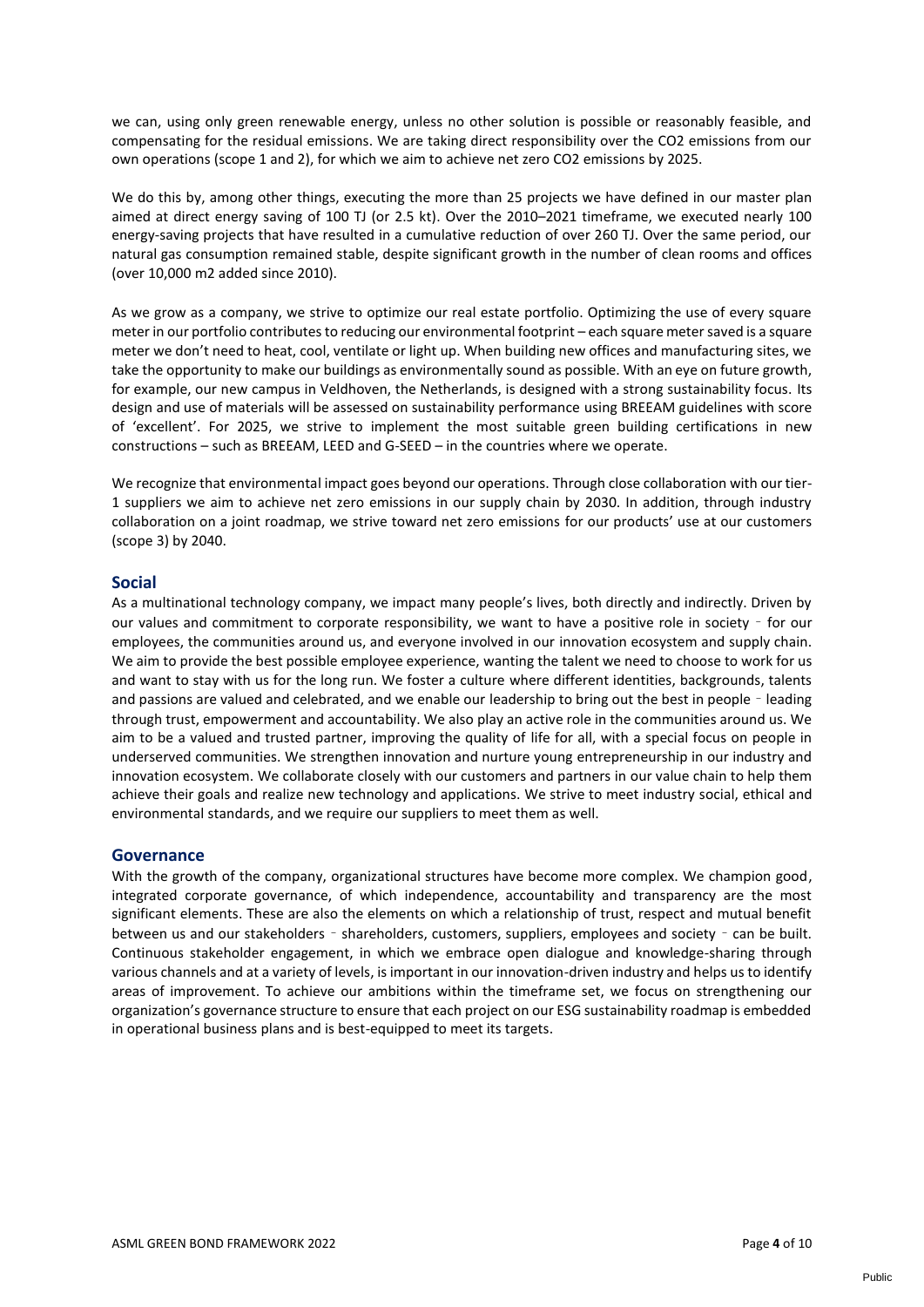# **Green Bond Framework**

### **Rationale for Green Financing**

We are committed to sustainability and through our ESG Sustainability strategy, we aim to advance sustainability activities in all areas of the business. The net proceeds of the bond issued under this Green Bond Framework, will be used to finance existing or new sustainable real estate buildings, owned by ASML, that meet the Eligibility Criteria. We believe that these real estate projects support our ESG Sustainability Strategy and contribute to the UN SDGs.

Through the setup of a Green Bond program, we want to contribute to the financing of the transition toward carbon neutral operations, and broaden our investor base to reach further like-minded investors.

#### **Basis of this Framework**

ASML has established this Green Bond Framework as an overarching platform under which the company intends to issue Green Bonds to finance and/or refinance green projects with a positive environmental benefit.

This Green Bond Framework is based on the International Capital Markets Association ("ICMA") Green Bond Principles ("GBP"), 2021 version<sup>1</sup>.

The Green Bond Framework has four core components:

- 1) Use of Proceeds
- 2) Process for Project Evaluation and Selection
- 3) Management of Proceeds
- 4) Reporting

This Green Bond Framework also follows the recommendation of the GBP regarding External Review.

This Framework may be further revised or updated to remain consistent with changes in corporate strategy, market or regulatory developments on a best effort basis. This Framework will apply to any Green Bonds issued by ASML and will be in force as long as any Green Bonds are outstanding.

# **Use of Proceeds**

An amount equal to the net proceeds of ASML's Green Bonds will be used to finance and/or refinance, in whole or in part, new or existing commercial real estate projects ("Eligible Green Projects") as defined below.

Eligible Green Projects may consist of capital expenditures and asset values. Capital expenditures qualify for refinancing with a maximum three-year look-back period. Asset values qualify for refinancing without a specific lookback period.

<sup>1</sup> To be foun[d here](https://www.icmagroup.org/sustainable-finance/the-principles-guidelines-and-handbooks/green-bond-principles-gbp/)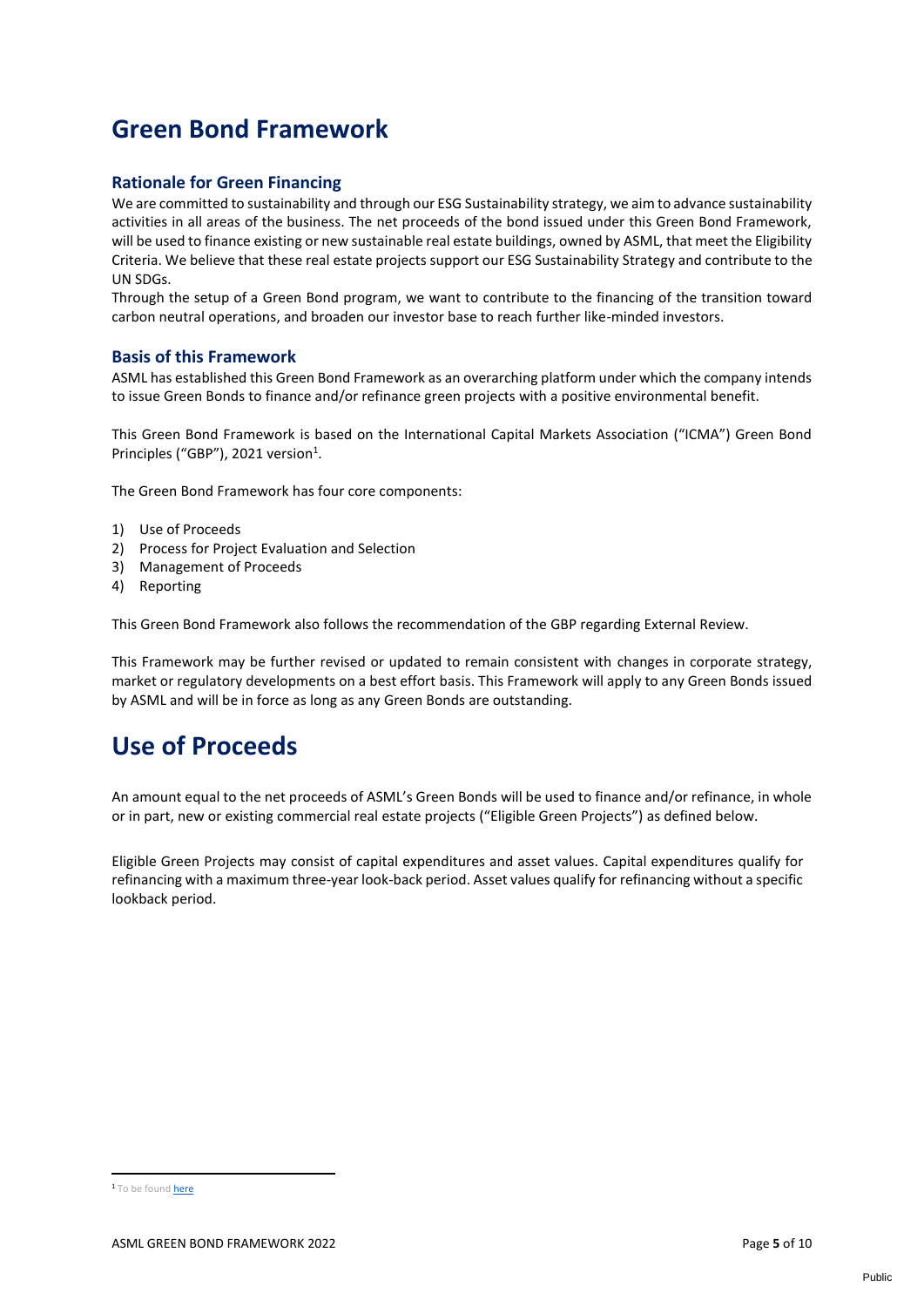| <b>GBP Category</b>    | <b>Eligibility Criteria</b>                                                                                                                                                                                                                                                                                                                                                                                                                                                                                                                                                                                                                                                                                                                                                                                                                                                                                                                                                                                                           | <b>Contribution</b><br>to UN SDG                      | <b>EU Economic</b><br><b>Activity and EU</b><br><b>Environmental</b><br><b>Objective</b>                                                                                                                                                                                                                                  |
|------------------------|---------------------------------------------------------------------------------------------------------------------------------------------------------------------------------------------------------------------------------------------------------------------------------------------------------------------------------------------------------------------------------------------------------------------------------------------------------------------------------------------------------------------------------------------------------------------------------------------------------------------------------------------------------------------------------------------------------------------------------------------------------------------------------------------------------------------------------------------------------------------------------------------------------------------------------------------------------------------------------------------------------------------------------------|-------------------------------------------------------|---------------------------------------------------------------------------------------------------------------------------------------------------------------------------------------------------------------------------------------------------------------------------------------------------------------------------|
| <b>Green Buildings</b> | Acquisition, Construction, Development,<br>Management and Refurbishments of:<br>Buildings that have or are expected to receive:<br>BREEAM "Very Good" or above certification<br>LEED "Gold" or above certification<br>G-SEED<br>Buildings built before 31 <sup>st</sup> December 2020 with an<br>EPC label $\ge$ "A"<br>Buildings built before 31 <sup>st</sup> December 2020 belonging<br>to the top 15% of the national or regional building<br>stock expressed as operational primary energy<br>demand (PED)<br>Buildings built after 31 <sup>st</sup> December 2020 with energy<br>performance at least 10% lower than the threshold<br>set for Nearly Zero-Energy Building (NZEB)<br>regulation<br>Buildings that have been refurbished resulting in a<br>$\qquad \qquad \blacksquare$<br>reduction of primary energy demand (PED) of at<br>least 30% in comparison to the baseline<br>performance<br>Buildings that have been refurbished meeting the<br>criteria for major renovations under applicable<br>building regulation | AFFORDABLE AND<br><b>12</b> RESPONSIBLE<br>13 GLIMATE | <b>EU Economic</b><br><b>Activities:</b><br>Construction of<br>new buildings<br>(7.1)<br>Renovation of<br>existing<br>buildings (7.3)<br>Acquisition and<br>ownership of<br>buildings (7.7)<br><b>Contribution to EU</b><br>Environmental<br>Objective:<br>Substantial<br>Contribution to<br>Climate Change<br>Mitigation |

# **Process for Project Evaluation and Selection**

ASML manages ESG sustainability through a robust framework, governed by several levels to drive accountability and execution, which include Board of Management, ESG Sustainability committee, ESG Sustainability office, topic specific action owners and experts.

The Board of Management approves and signs off our ESG Sustainability strategy. They are responsible for policymaking and the supervision of ASML's ESG Sustainability Strategy, as well as its compliance with legal and reporting requirements. This includes addressing the principal risks and opportunities related to the strategy. The Board of Management meets regularly to give guidance on relevant issues, including climate related risks and opportunities.

The ESG Sustainability Committee ("ESG SC") comprises members of the Board of Management and senior management executives and is headed by our CEO and COO. The ESG SC aims to optimize coordination and alignment at companywide level. The ESG SC gives guidance on relevant issues, including climate related risks and opportunities.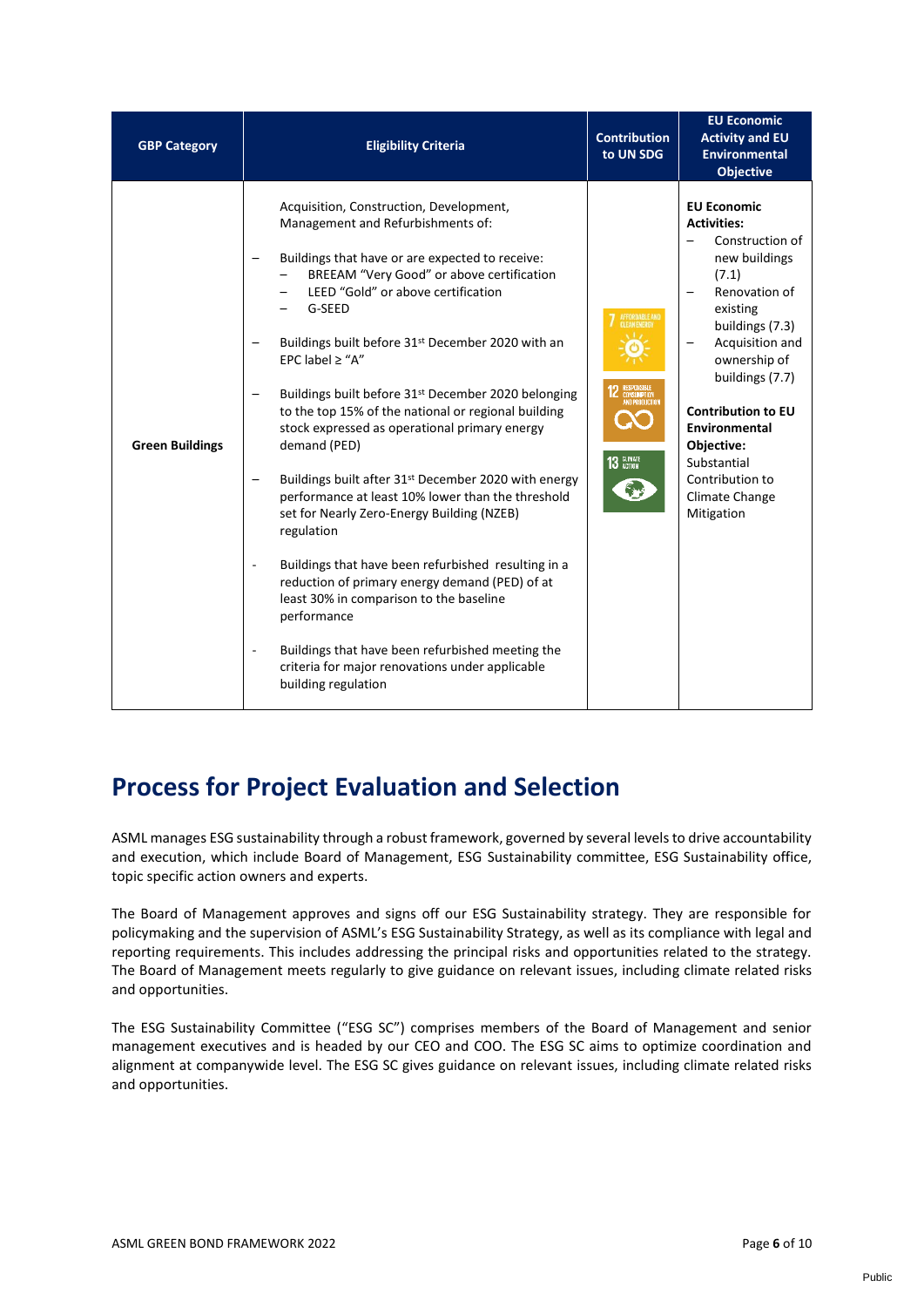

The ESG SC has delegated the responsibilities regarding this green bond framework to a Green Bond workgroup, to oversee the implementation and execution of the Green Bond framework and related financing transactions, including the allocation of financing proceeds and selection of relevant assets/capital expenditures. It will be comprised of the Vice President of Corporate Real Estate, the Vice President of Treasury and Director of ESG Sustainability Strategy. Our Corporate Real Estate team/experts together with the ESG Sustainability Strategy experts, will recommend the allocation of eligible projects for approval by the workgroup. The workgroup will meet at least once a year. Any additional meetings will be scheduled as needed.

The Green Bond workgroup is, responsible for:

- Reviewing the content of ASML's Green Bond Framework and updating it to reflect any changes in corporate strategy, market or regulatory developments on a best effort basis;
- Excluding projects that no longer comply with the Eligibility Criteria as set out in the Use of Proceeds section or have been disposed of and replacing them on a best efforts basis;
- Taking into account that the environmental and social risks potentially associated with the Eligible Green Projects are properly mitigated via the due diligence processes conducted by ASML, and comply with official national and international environmental and social standards, local laws and regulations, on a best effort basis;
- Overseeing, approving and publishing the allocation and impact reporting, including external assurance statements;
- Reporting transparently on project-related controversies, if any, on a best effort basis;
- Liaising with relevant business segments and other stakeholders on the above.

ASML established a clear decision-making process to determine the eligibility of the selected Eligible Green Projects, in accordance with the description of the eligibility criteria mentioned above.

#### **Sustainability Policies**

ASML's sustainability policy outlines the company's ESG commitment and the long-term vision and ambition. Below some examples of relevant codes and policies from ASML:

- ASML Sustainability Policy<sup>2</sup>

2 To be found [here](https://www.asml.com/en/company/sustainability)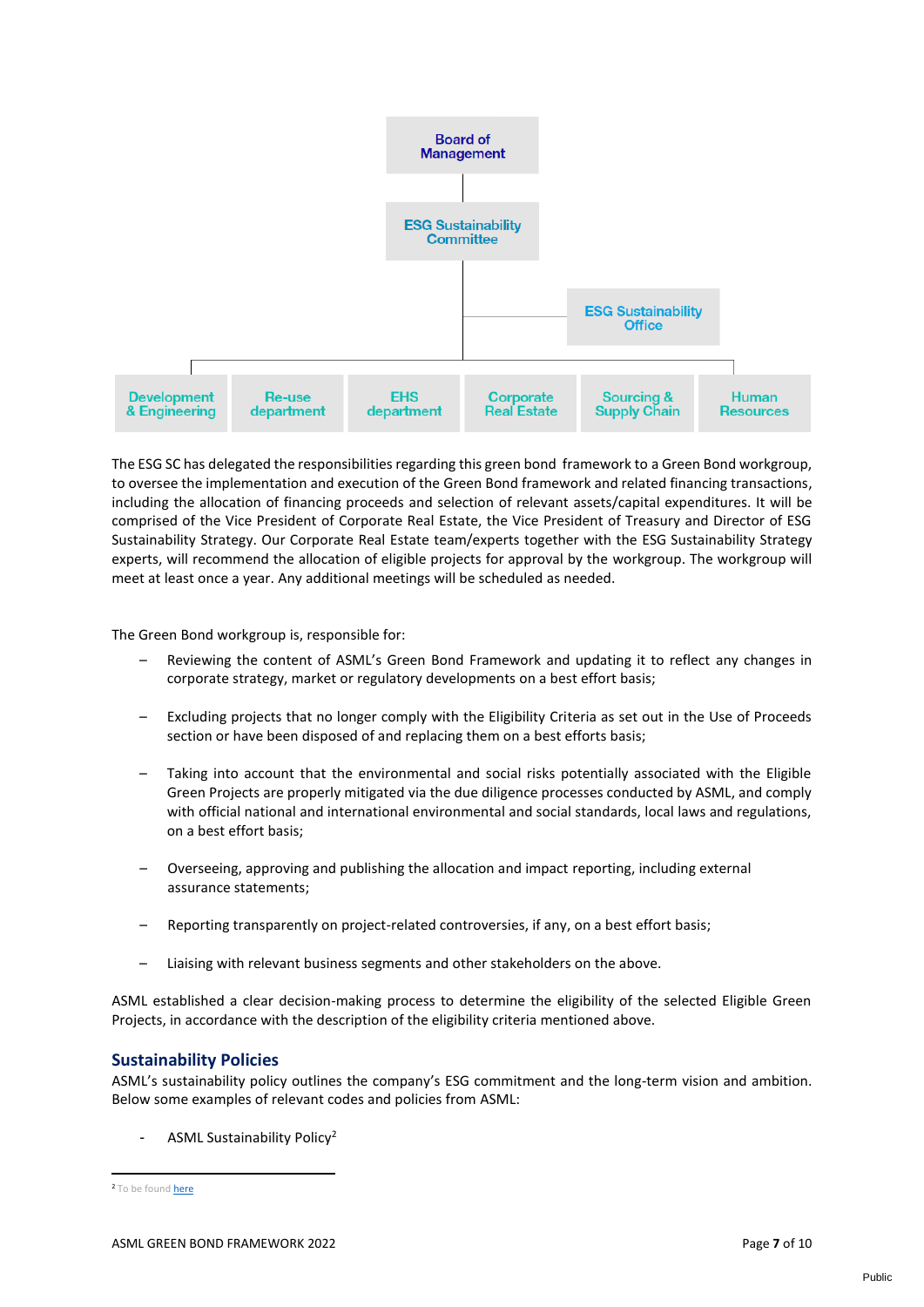- Code of Conduct $3$
- Business Ethics and Human Rights<sup>4</sup>

## **Management of Proceeds**

The net proceeds of the Green Bonds issued under this Framework will be managed by ASML using a portfolio approach.

ASML will allocate an amount equal to the net proceeds from the Green Bonds to an Eligible Green Project Portfolio that meets the Use of Proceeds eligibility criteria and is in accordance with the Project Evaluation and Selection process presented above.

ASML will strive, over time, to achieve a level of allocation to the Eligible Green Project Portfolio which matches or exceeds the balance of net proceeds from its outstanding Green Bonds.

ASML intends, to the best of its abilities, to fully allocate the proceeds within 36 months after the issuance date of each Green Bond. Pending the allocation to the Eligible Green Projects, unallocated proceeds may be invested in any other treasury instruments.

# **Reporting**

ASML will undertake and publish annual reporting on the allocation and impact of the portfolio of Eligible Green Projects. This reporting will start within one year after the first issuance of the Green Bonds, to be renewed annually until full allocation or in case of any material change. This reporting will be made publicly available on ASML's website.

ASML intends to report on an aggregated basis for all of the ASML Green Bonds outstanding.

ASML intends to align its impact reporting with the ICMA Handbook for 'Harmonized Framework for Impact Reporting', June 2021 version<sup>5</sup>.

### **Allocation Reporting**

The allocation report may provide indicators such as:

- The total amount of ASML Green Bonds outstanding
- The amount of proceeds allocated to Eligible Green Projects
- The balance of unallocated proceeds
- The amount or the percentage of new financing and refinancing
- The geographical distribution of the projects

#### **Impact Reporting**

The impact report may provide indicators such as:

| <b>GBP Category</b>    | <b>UN SDG</b>              | <b>Potential Impact Indicators</b>                                                                                                                        |
|------------------------|----------------------------|-----------------------------------------------------------------------------------------------------------------------------------------------------------|
| <b>Green Buildings</b> | 7 отновым<br>$\Rightarrow$ | Level of certification by property<br>Estimated annual GHG emissions reduced/avoided (t CO2 eq<br>p.a.<br>Estimated annual energy savings (MWh p.a.)<br>- |

<sup>3</sup> To be found **[here](https://www.responsiblebusiness.org/code-of-conduct/)** 

<sup>4</sup> To be found [here](https://www.asml.com/governance/code-of-conduct/human-rights/en/s9859?rid=55870)

<sup>5</sup> To be foun[d here](https://www.icmagroup.org/sustainable-finance/impact-reporting/)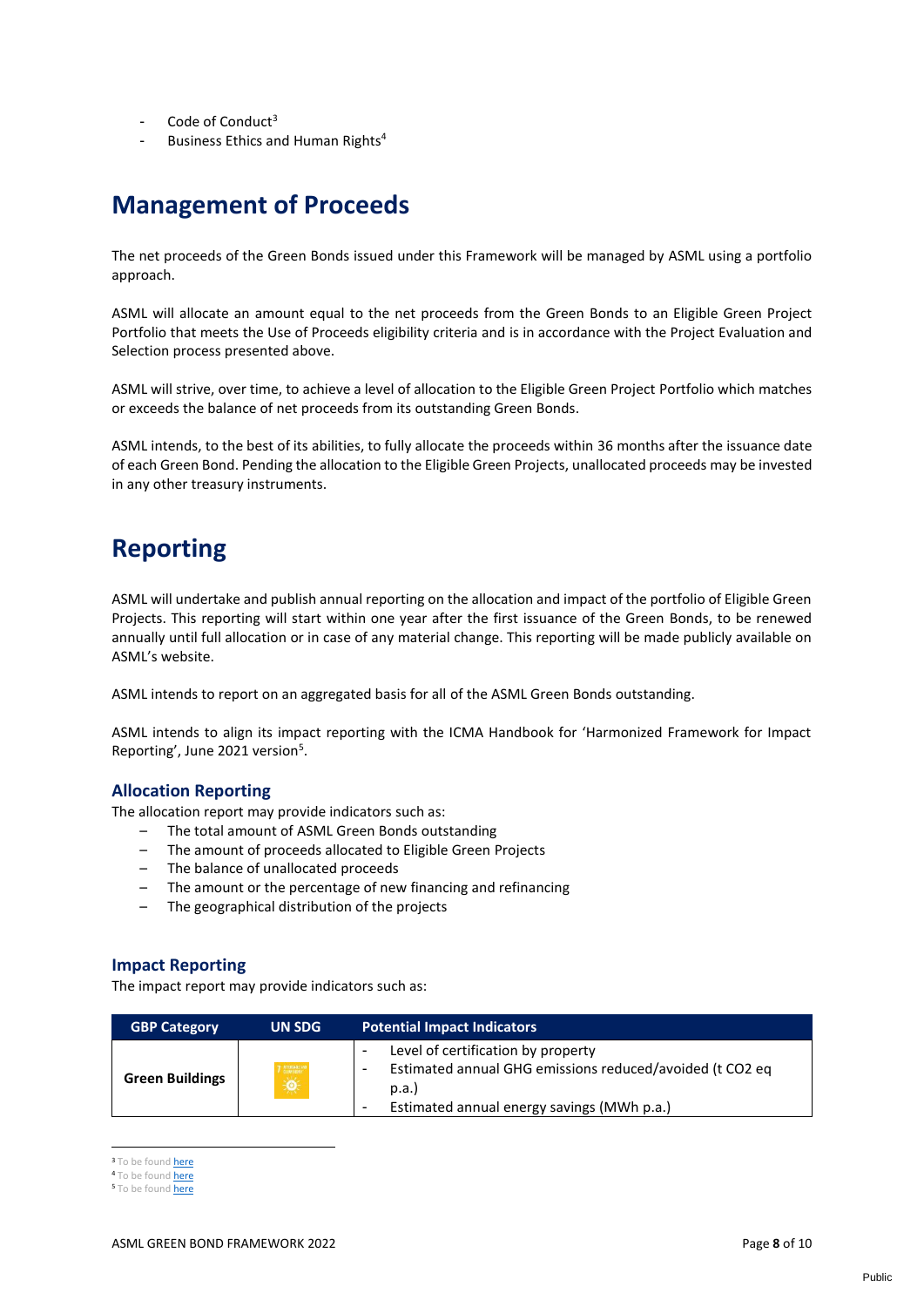| $12 \frac{\text{SSDSSHE}}{\text{SUSUFTBE}}$ |
|---------------------------------------------|
| $13 \frac{2.1471}{1.7733}$                  |

- Estimated ex-ante annual energy consumption in KWh/m2

# **External Review**

### **Second Party Opinion (Pre-issuance)**

ISS ESG reviewed the alignment of ASML's Green Bond Framework with ICMA's 2021 Green Bond Principles. ISS ESG provided a Second Party Opinion (SPO).

### **Verification (Post-issuance)**

ASML may request, a limited assurance report of the allocation of the Green Bonds proceeds to Eligible Green Projects, provided by an external independent third party.